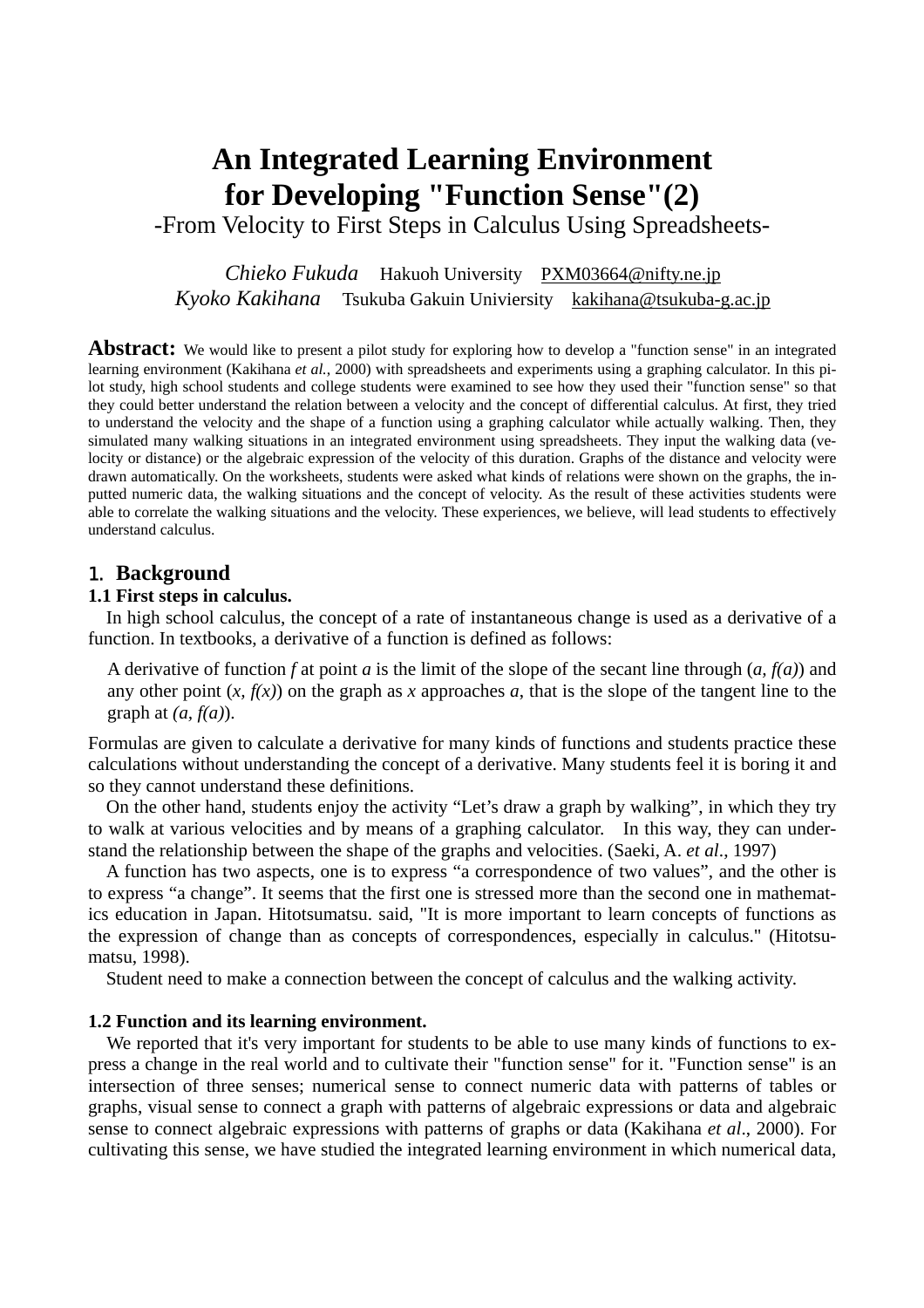a graph and an algebraic expression of function are used interactively and visually as tools to solve a problem (Fukuda, *et al*., 2001). This environment is very effective for learning functions (Fukuda, *et al*., 2002).

With that background, we planned to connect walking with simulating speeds and distance on a spreadsheet with visually understanding the concept of a derivative.

# 2. **Purpose**

- (1) To develop the teaching materials to cultivate "Function sense" from the viewpoint which emphasizes the rate of change of functions.
- (2) To evaluate the simulation system which was developed for the above purpose.

# 3. **Methods**

Subjects: Seven 17 year old high school students (two males, two females and a group of three females), who had never learned calculus. And two college students who had learned calculus in the high school.

Process and Task:

1) Students explained the velocity and the shape of a function with a graphing calculator by actually walking.

Task 1: Nine graphs are given. Make those graphs by walking.

2) They simulated many walking situations by inputting numeric velocity or distance data. Task 2: Draw a time-distance or time-velocity graph of a verbalized situation (constant change rate).

Task 3: Draw a time-distance or time-velocity graph of a verbalized situation (changing the change rate).

Task 4: Draw a time-distance or time-velocity graph of a situation expressed on a graph

Task 5: Draw a graph from a given algebraic expression.

3) In an examination, they were told to connect the distance graph with the velocity graph without technology.

Comprehension-check 1: A verbalized situation

Comprehension-check 2: A situation expressed on a graph

The design of an experiment: This time, we considered six elements included not only functions but also derivatives, and designed our experiments in which students were able to go back and forth those elements. Those six elements are a set of value, an algebraic expression and a graph for algebraic expression of a distance or a velocity (Fig. 1). For example, in the Fig.1, arrows show the flow of the task 5-I and task 5-II.

An integrated learning environment: The simulation system (Fig. 2) relies on Microsoft Office Excel 2003. First, set the time unit and a starting point. Then, if students input distance per

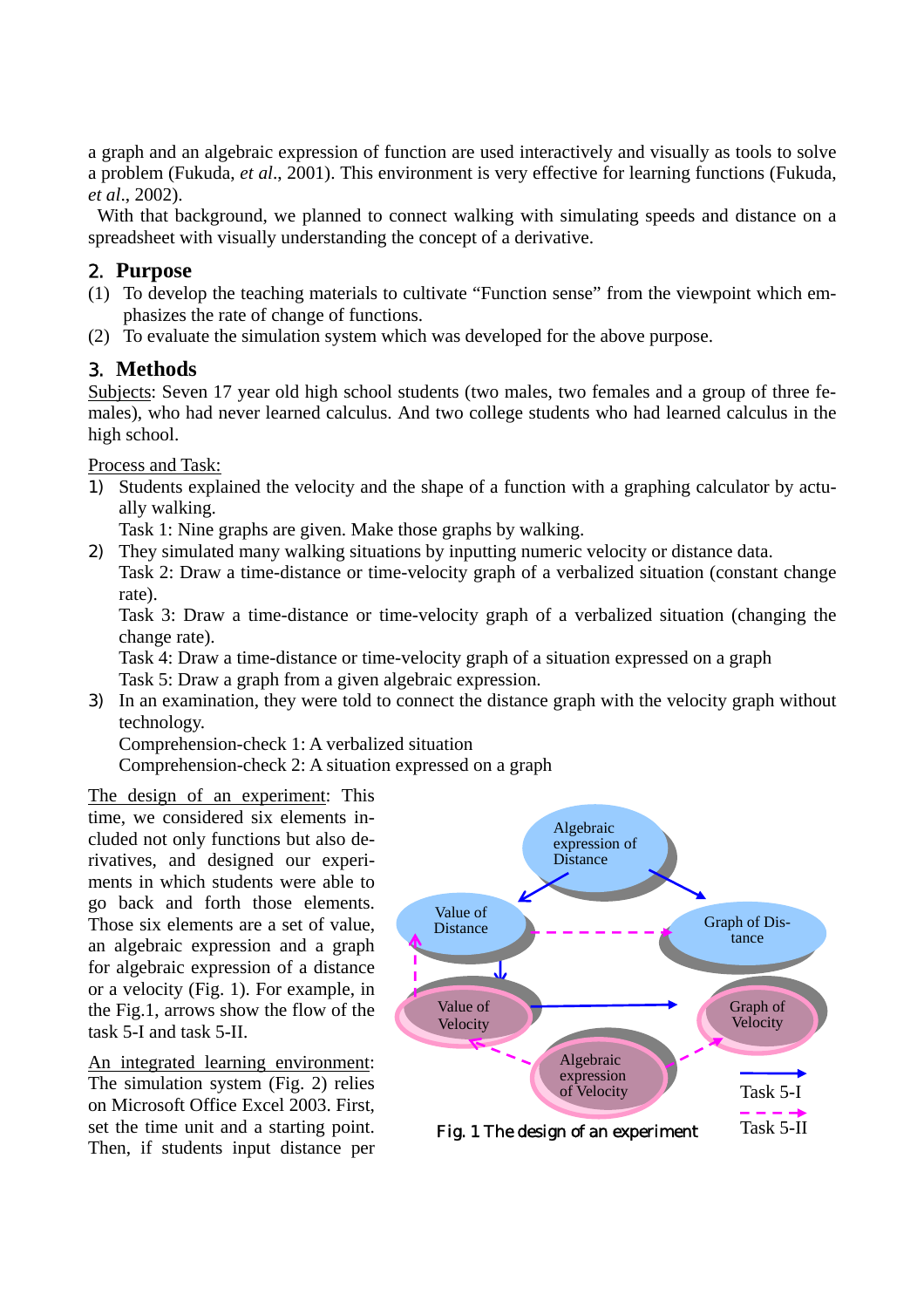one time unit or velocity in the sheet, distance from the starting point is calculated automatically and the distance graph appears. If students input distance from the starting point in the sheet, distance per one time unit or velocity is calculated automatically and the velocity graph appears.



**Fig. 2 Simulation system (Example of Task 2)**

# 4. **Result of simulation**

# **4.1 Simulating a verbalized situation**

1) The case of a constant change rate (Task 2):

Task 2 (Excerpt from original) Let s think about time-distance graph in various situations. First, imagine the graph and draw the graph in the rectangle below. Next, input the distance from start point to point A, then input the distance per unit time consecutively. You can see the graph in the spreadsheet. your conjecture Situation 1 I start at point A and walk to point C at a constant velocity. Is the graph the same as your conjecture? How do you input this in the spreadsheet?  $10<sub>m</sub>$ What kind of graph can you see?  $4<sub>m</sub>$  $\overline{\mathbf{B}}$ Describe the characteristic of the graph.

Because they had the experience of making a linear function graph by actually walking, they were immediately able to input the numerical value of the distance moved during the time unit (Fig. 2). Although we expected that it would be difficult for them to input negative values for distance moved, they were able to input them when they confirmed them on the graph. In the beginning, they were told to input the distance moved in the time unit 0.5 seconds and next the distance per second (velocity). We worded the question in such a way that they could clearly distinguish the rate of change from the actual distance moved and so that they could notice the rate of change.

2) The case of varying the change rate (Task 3):

| Task 3 (Excerpt from original)                                                                                                                                                                                                                                                                                                                          |  |     |  |      |  |
|---------------------------------------------------------------------------------------------------------------------------------------------------------------------------------------------------------------------------------------------------------------------------------------------------------------------------------------------------------|--|-----|--|------|--|
| A train started from station A, and it arrived at station C in 6 minutes. On its way, it stopped at $\frac{1}{2}$<br>station B for 30 seconds. Let's think about the distance from station A to the train, and imagine<br>the time-distance graph. Then input the distance per unit time.<br>Compare the graph on the spreadsheet with your conjecture. |  |     |  |      |  |
|                                                                                                                                                                                                                                                                                                                                                         |  | 8km |  | 12km |  |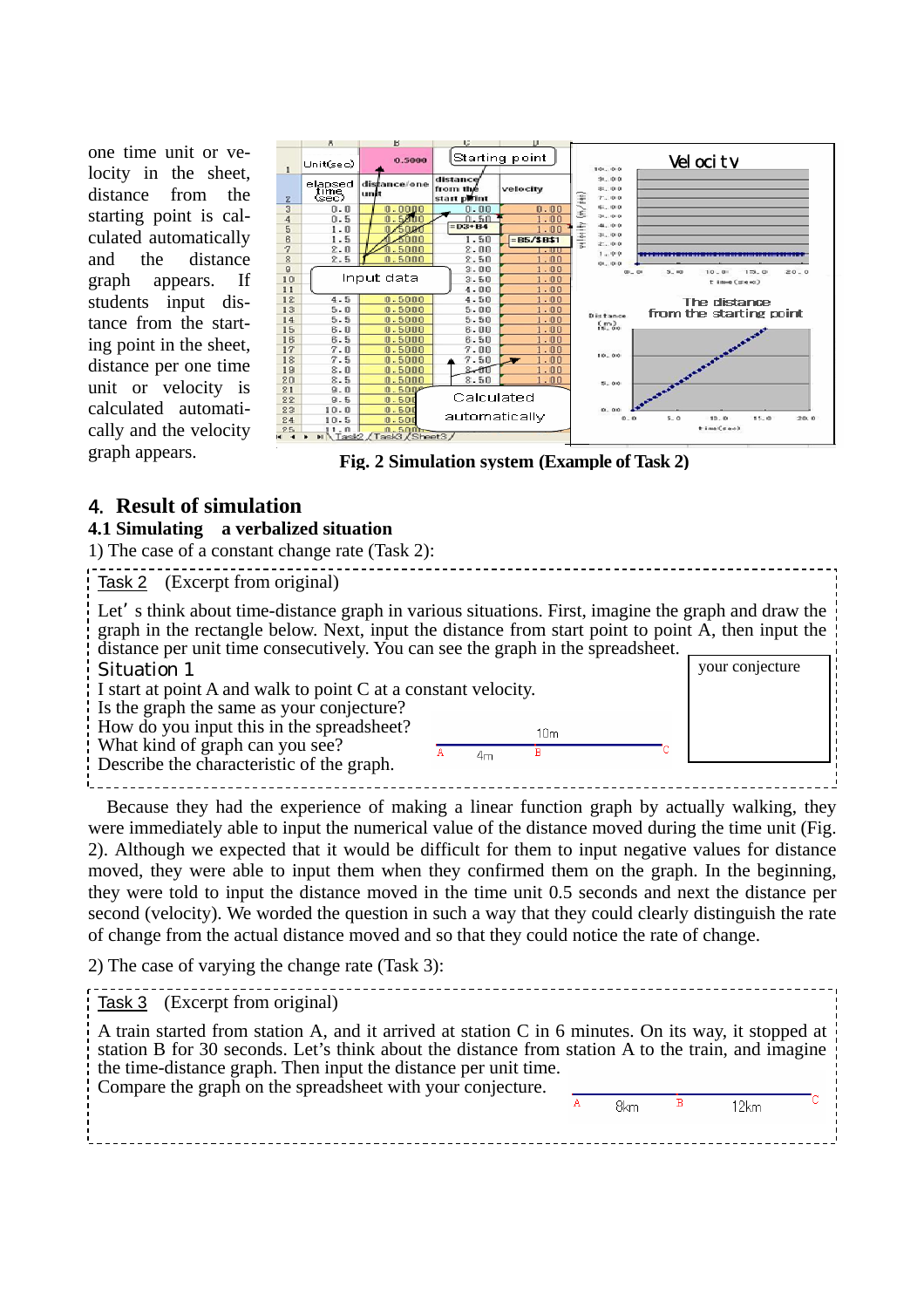At first, the student graphed the situation in which the train left in a straight line. When we pointed out that the train accelerated gradually, they could reproduce it. One student did not take into account the value of the change rate. Therefore, the distance grew too much, and he suddenly adjusted it during the task (Fig. 3).

#### **4.2 Simulating a situation expressed on a graph**





1) Draw a velocity graph by inputting distance (Task 4-I): After having seen the distance graph, the students were told to input the numerical value of velocity on the sheet, and make the graph of the velocity and the distance. In Task 4-I, there was no change at the start but some students put the velocity as a positive number. They were tempted to input a positive value because the given distance graph took a positive value (Fig. 4). The 0 change rate was not easily noticed.

Student K got a hint from the situation in Task 3 in which the train had left, input the numerical value, and completed the graph (Fig. 5). However, at first, some students had input the velocity as

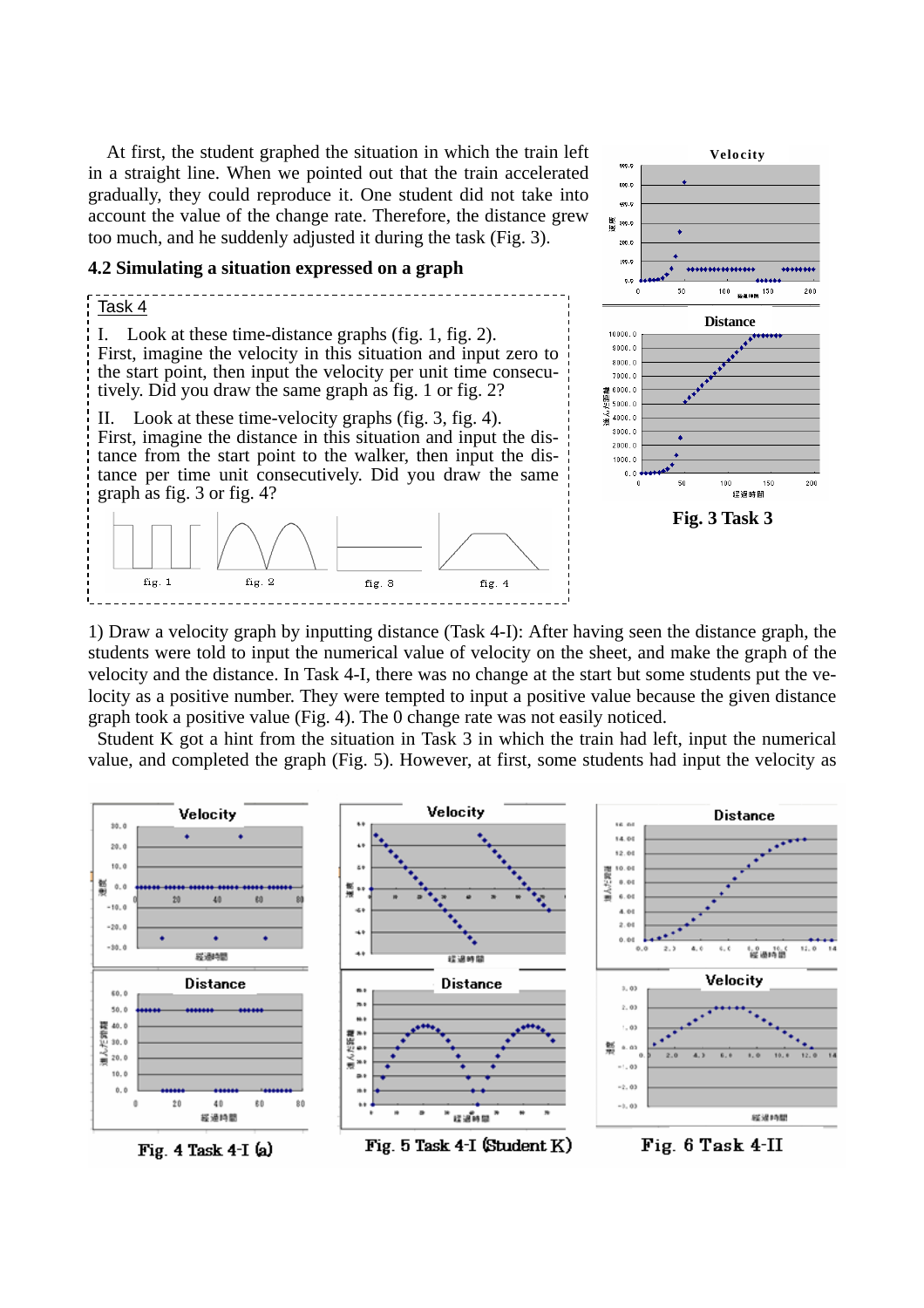1,2,3... so they were not able to construct the graph that they expected to make. When the shape of points in the distance graph goes the upper right, the students enlarged the change rate. Since we advised them to imagine walking or to remember the numerical input of a previous topic, they checked the graph and noticed that the rate of change decreased.

In that stage, the rate of change which students input was varied, linear, exponential, etc., and they had paid little attention to the regularity of a rate of change.

2) Draw a distance graph by inputting velocity (Task 4-II): In trying to make the velocity graph which they desired, it was difficult to input distance. Some students interpreted the state where velocity was fixed as having stopped, and confused reduction in velocity with reduction in distance. This task was more difficult for students than we expected (Fig. 6).

#### **4.3 Simulating the situation expressed formula**

1) Draw a distance graph by inputting velocity (Task 5-I): This task required inputting velocity and drawing the distance graph of the formula  $S = 0.2t^2$ . Although they were dealing with the distance graph which drew a parabola in a previous problem, the students were not able to input a numerical value easily. We proposed changing a procedure, making the graph of  $S = 0.2t^2$  using a spreadsheet and focusing on the difference. The students were surprised that the graph of difference becomes a straight line from the negative to positive value exceeding 0.

2) Draw a velocity graph by inputting distance (Task 5-II): Formula of velocity  $V = 2t$  was given; they were drawing a distance graph which was increasing gradually. However, some students were not conscious of it becoming a parabola.

We summarized the activity up to that point and checked the relation between the distance per time unit, velocity, and the shape of the graph.

#### 5. **Results of the confirmation test**

Finding the rate of change without technology.

# **5.1 A verbalized situation**

We then checked whether students noticed a change rate in the graph. For example, "When the mark goes to the right by one and then up by one, a change rate is positive", "When it goes down by one, it's negative.", or "When it fell significantly, the absolute value becomes large." They calculated the average rate of change of the time unit and then connected the situation with its graph (see Comprehension check -1).

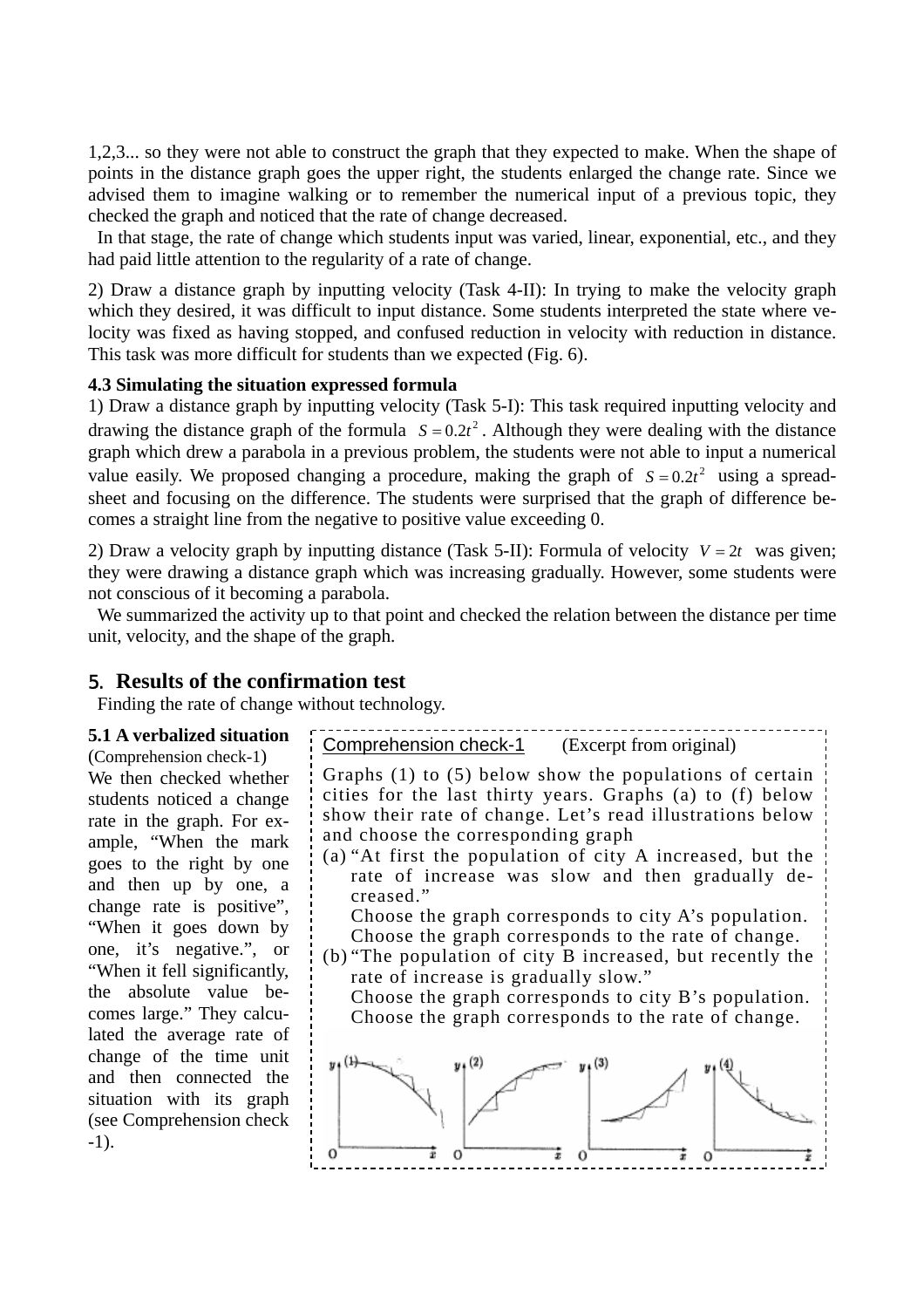#### **5.2 A situation expressed in a graph** (Comprehension check-2)

This is a task in which students read a rate of change in the given graph of a function, or predict a function from a rate of change without using technology.

About graph (1), the shape of a linear function was made since they considered this kind of graph in Task 5-I using technology. Although they did not pay attention to its position. (See comprehension check-2) Graph (3) had the same tendency as Task 4-I and the teacher called attention to it. Student K considered graph (2) to be the combination of graph (1) and drew it.

Even here, some students were allured by the form of the function graph and mistakenly found the rate of change intuitively. They noticed the error if a teacher urged caution in considering a rate of change (Fig. 7).

# Comprehension check-2 (Excerpt from original) Draw graphs of each function and its derivative.  $(1)$  y  $(2)$  y  $(3)$  y (1)の導動数多化す (2) の等陽数 9 化室  $(3)$ ||铁安化学 **1935-5-48** きがい

## 6. **Discussion**

1) The advantage of actually experiencing and simulating the situation using a numerical value.

By experiment in Task 1 "Let's walk and draw graph", correlation of shape of graph with velocity could actually be experienced. Also, when students considered the simulation in the subsequent tasks, we were able to propose that they remember their walking experience when they didn't understand anymore (in the case of Task 4). By recalling their experience, they did not miss the meaning of the simulation. However, another simulation involved a scenario which was beyond their ability to actually experience. This scenario is shown below. **Department of the state of the state of the state of the state of the state of the state of the state of the state of the state of the state of the state of the state of the state of the state of the state of** 

• Task 3 (Fig. 3): It is difficult to actually move by a rapid change of distance as shown in Task 3 (Fig. 3). However, they have reproduced this scenario in the simulation.

It wasn't easy for students to understand the effect of rapid changes. Student A said, "Although we cannot actually walk like this, we can do it on software". This will strongly motivate students to consider the continuity or differentiability of a function in the future. **Fig. 7 An example of Fig. 7 An example of Fig. 7 An example of Fig. 7 An example of Fig. 7 An example of Fig. 7 An example of Fig. 7 An example** 

• Although it was unnatural to have considered the negative value of x (time) by actually walking, in the simulation students were



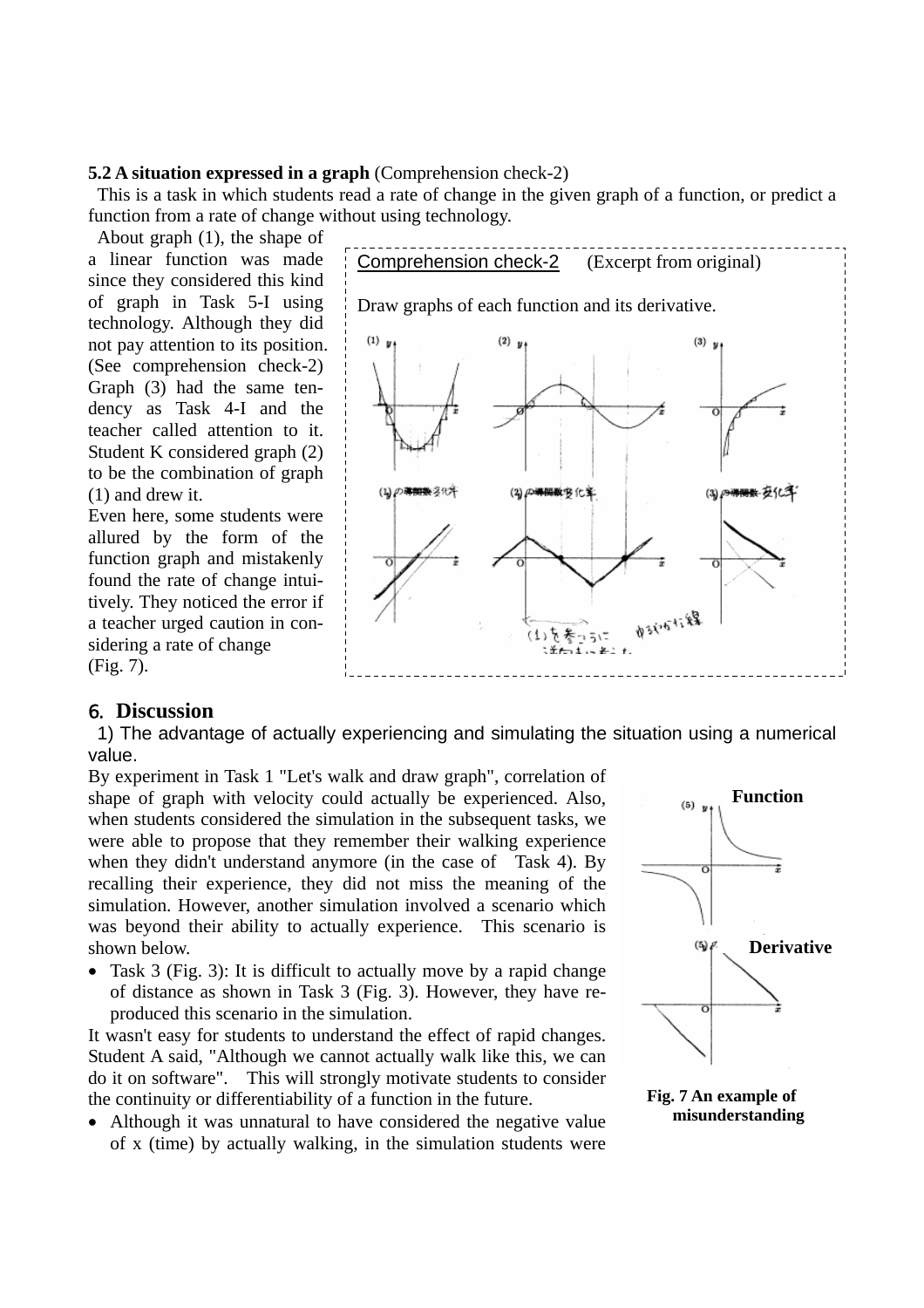able to consider the negative x automatically just like the positive value of x.

• When we walk, it is relatively possible to move fast or slowly, but it is difficult to walk at twice that speed. Therefore, it is hard to grasp change of velocity or distance as a quantity.

If we calculated the difference by using the numerical value from CBL, this raw data is too unclear to allow students to find the regularity in it. However, this method, by which we can anticipate the relation in an experiment and simulate it, expresses the rate of change as digital data and makes it easy to shift to the formula in the following..

## 2) Possibilities from exploring change rate to introduction of differentiation

In the development stage of these teaching materials, we tried to test the materials on college students who have already learned calculus. College student M said, "I use this formula for the differentiation of the polynomial of degree n and I use that formula for the differentiation of sin. I considered them separately, but then I felt that they were connected as one." Student N said, "I got it. I had memorized that the velocity was equal to the differentiation, the differentiation was calculated by a formula and this kind of problem was solved by the differentiation, but if I understand the meaning, I will apply it more effectively."

Thomas W. Judson and Toshiyuki Nishimori (2003) compared Japanese and American high school students' concept of and skills in calculus. They determined that a Japanese high school student's algebra skill is very high. However, the question is whether an understanding of a concept is progressing. From student S we heard, "We feel these teaching materials urged a conceptual understanding."

# 3) About this simulation system

If students input numerically the quantity which changed with the time unit, the velocity graph will change, the amount of change will be accumulated further and the numerical value of distance and the graph will change. This system allowed various interpretations, while the students went back and forth with some expressions (fig. 2). These teaching materials were created using only the fundamental function of a spreadsheet. Students used it, without being conscious of technology, and there was no scenario where thinking was interrupted by technology operations. Moreover, it was easy for the teacher to maintain it, and it was possible to customize it for his lesson.

4) Confusion of increase / decrease of a function and increase / decrease of a change rate

In Task 4 or the evaluation test, all students frequently confused the change in a function with the change in a change rate. When the function was decreasing, a rate of change only became negative but it did not necessarily decrease. However, one student drew a graph in which a rate of change also decreases. They did not differentiate between a change of a function, nor the change of a change rate. It was also the same when a function increased. When we advised that they improve the numerical value of the distance per time unit or a rate of change in a table, they noticed the error. They did not tend to abandon this kind of misconception easily so a teacher has to consider this point very carefully. Moreover, also in order to avoid this misconception, it can be said that the simulation which expresses the quantity of change numerically is effective.

# 7. **Conclusions**

- 1. This environment helped students to understand the relation between the distance and the velocity on a graph through inputting numeric data.
- 2. On the spreadsheet students can experience the situation which they are not able to activate actually in a real world
- 3. Students were able to connect the velocity graph with the distance graph without technology af-